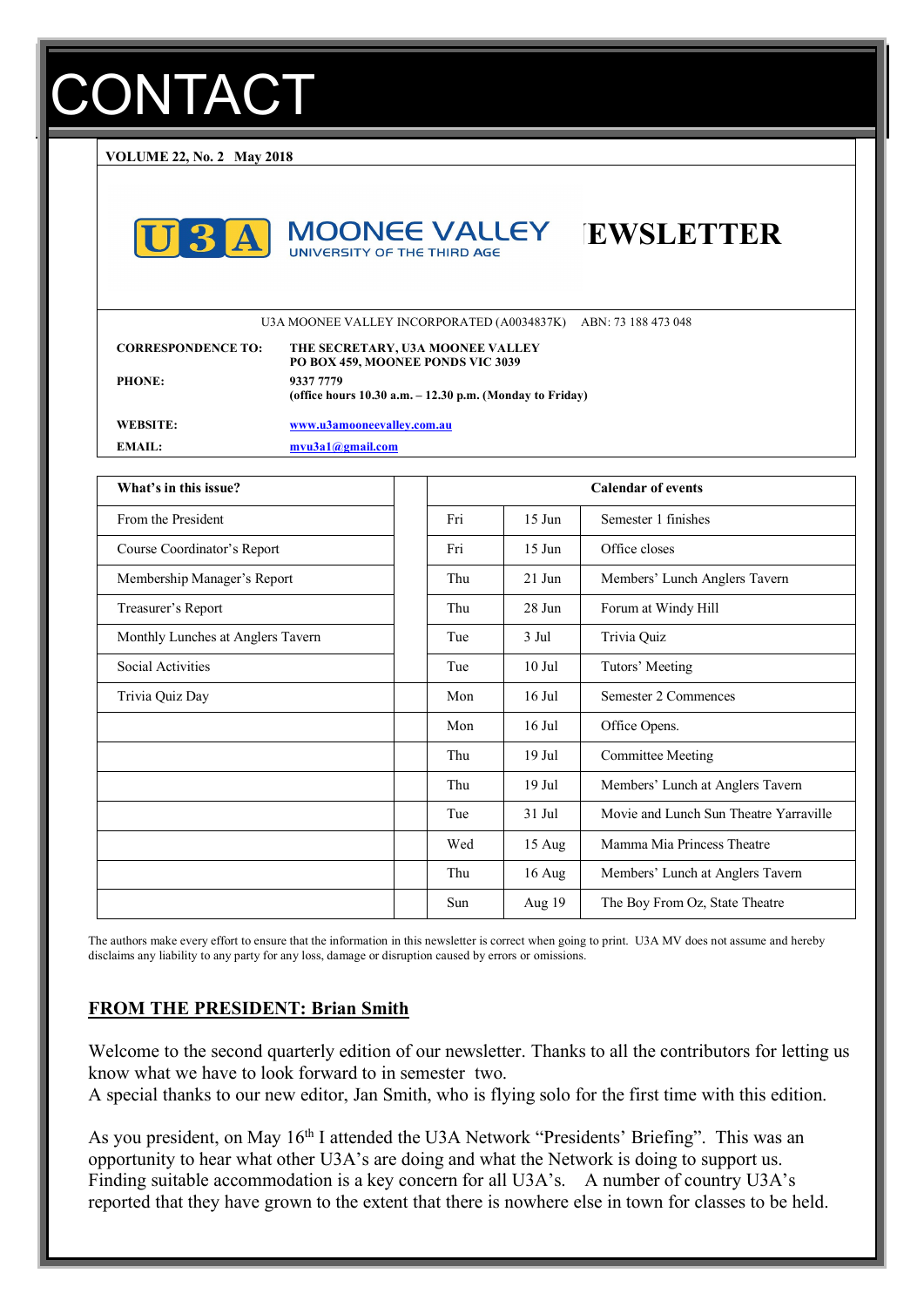Some unlucky U3A's are even confronted with having to pay full commercial rates to hire facilities. This is a constraint on what they can offer their members. A few U3A's are lucky enough to have their very own premises.

For Moonee Valley U3A, 2018 brings an important change to the cost of providing venues for our courses. We use nine different council premises for approximately 2900 hours per annum to deliver our programs. MV Council, (who has always been very supportive of us,) has decided to introduce a small hourly "community group" charge this year. This will cost us approximately \$8,500 per year. At present, we are in a healthy financial position but changes will be necessary. This is the reason we are introducing a \$5 charge to help recover some of the cost of providing lunch at the Trivia Quiz day.

I look forward to seeing you at our prestige annual event: The Trivia Quiz. A certain team from "Behind the News" has made a habit of winning. I call on you to form your team, read newspapers and watch movies and TV quiz shows. It is bound to help. Let us give them a run for their money in 2018.

### **COURSE COORDINATOR'S REPORT: Geoff Miller**

### **Semester 2 Courses**

Semester 1 will conclude on Friday 15 June. Semester 2 classes and activities will commence in the week beginning Monday 16 July.

Three courses will be repeated in second semester, all commencing in the first week. They are:

- **Computer/iPad Refresher Course** (Tuesdays 6 weeks)
- **Excel - Just the Basics** (Tuesdays 6 weeks)
- **iPad and iPhone for Beginners and Intermediate** (Fridays 10 weeks)

Those who were still on the wait list for the iPad and iPhone course in Semester 1 will be given preference for the Semester 2 course.

Repeat courses and ongoing courses with vacancies are listed below. You will have the option of enrolling either online or by mail, but we will not be running a midyear enrolment centre. You will be able to enrol online from the time you receive this edition of *Contact.* Information about how to enrol online is included in the course listing mentioned below. For mail enrolments, a form is included later in the newsletter

Remember that if you are currently enrolled in a full-year course you do not need to re-enrol for Semester 2; just continue to turn up and enjoy yourself.

### **July Forum at Windy Hill**

The presenter at the next forum is **Robert Simmonds, Regional Officer for Consumer Affairs Victoria. The topic will be Consumer Rights and Scams.** This is a chance to clarify your rights, identify pitfalls and have your questions answered in a wide range of areas including con men, scams, retirement village contracts, shoppers' rights and product safety.

The forum will be held on **Thursday 28 June** in the Hi-Marque Room, Level 2 Windy Hill Venue, (corner of Napier and Brewster Streets), Essendon, 10.30 am to 12.00. **If you wish to attend, either phone the office (Tel: 9337 7779) or send an email to mvu3a1@gmail.com ASAP to register your name(s)**, (preferably before the semester break). An enrolment form is not required. Please also indicate if you plan to join us for lunch at the Terrace Bistro downstairs where prices are reasonable and seniors' meals are available.

**Tutors' Meeting:** A reminder to tutors that our next meeting is scheduled for Tuesday 10 July at 10.00 am. at Ascot Vale Neighbourhood Centre.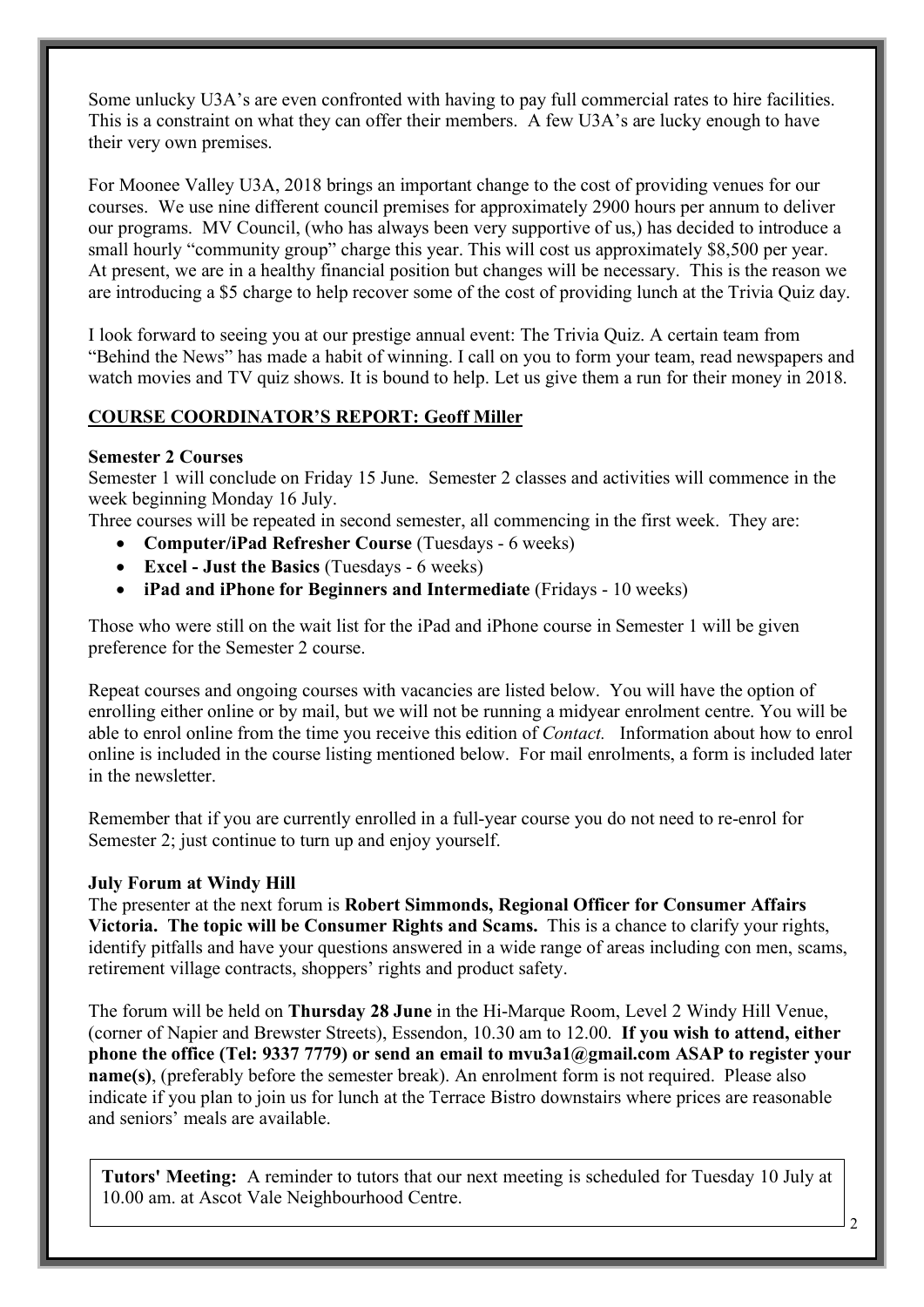Unfortunately, two of our long-serving tutors, Kerry Costa and Anne Thannhauser, have had to step down for health reasons. Our best wishes go to them both. We thank John McMahon, Helen Mather and Nidia Pennuto for keeping Kerry's French classes going. We also thank Alan Lewis and Silvia Olanda for taking over *Italian - an Introduction*.

### **U3A Moonee Valley – Semester 2 2018 Courses with Vacancies (Repeat and Continuing)**

### **Repeat Courses (all of these are in the computers and communications category)**

| <b>Computer/iPad Refresher Course</b><br>Tues. 10.00 - 12.00<br>Avondale Heights LLC<br>Starts 17 July (6 weeks)                | <b>Tutor: Peter Price</b><br>This is a refresher course for those who have done a beginner's class or have<br>some computer experience, including with email. It will cover areas such as<br>copying, writing, filing, internet and email, or anything else the class requires.<br>Between class practice is essential.                                                                                                                                                                                                                                                                                    |
|---------------------------------------------------------------------------------------------------------------------------------|------------------------------------------------------------------------------------------------------------------------------------------------------------------------------------------------------------------------------------------------------------------------------------------------------------------------------------------------------------------------------------------------------------------------------------------------------------------------------------------------------------------------------------------------------------------------------------------------------------|
| <b>Excel - Just the Basics</b><br>Tues. 2.00 - 4.00<br>Avondale Heights LLC<br>Starts 17 July (6 weeks)                         | <b>Tutor: Jess Hilton</b><br>For this course you will only need basic computer skills<br>It is for those who want to know how to:<br>Set up a simple table<br>Set up and sort a list<br>Track your shares<br>Make calculations<br>Establish a budget                                                                                                                                                                                                                                                                                                                                                       |
| iPad and iPhone for Beginners and<br>Intermediate<br>Frid. $10.00 - 12.00$<br>Avondale Heights LLC<br>Starts 20 July (10 weeks) | <b>Tutor: Di Phillips</b><br>Be in the know - become a Silver Surfer.<br>I'll show you how to connect to your family and friends. Stay in touch anywhere in<br>the world. Learn how to customise your iPad and iPhone to suit your needs. Topics<br>include software updates, setting up iCloud and iTunes, backing up, email,<br>contacts, calendars, notes, scanning documents, photos, pages, iBooks, Kindle and<br>Amazon.<br>Before buying an iPad or iPhone please check with Di to ensure that you choose<br>one most suited to your needs. diphillipsmarketing@gmail.com or mobile 0467 538<br>308 |

### **Continuing Courses with Vacancies**

**Please note:** 

- **Vacancies in many of the continuing courses are very limited.**
- **All courses are weekly for the whole semester unless otherwise indicated.**

### **Book Clubs**

| <b>Book Club 4</b>                                                     | <b>Tutor: Sue Skrzelinski</b>                                                                                                                                                                                                                                         |
|------------------------------------------------------------------------|-----------------------------------------------------------------------------------------------------------------------------------------------------------------------------------------------------------------------------------------------------------------------|
| Frid. 1.30 - 3.30 Monthly<br>Niddrie Library<br>First Session 3 August | This group normally meets on the first Friday of the month to discuss the book of<br>the month. Questions for discussion are provided. The discussion is friendly and<br>informal and everyone is encouraged to contribute.<br>Fee: \$30 payable at the first session |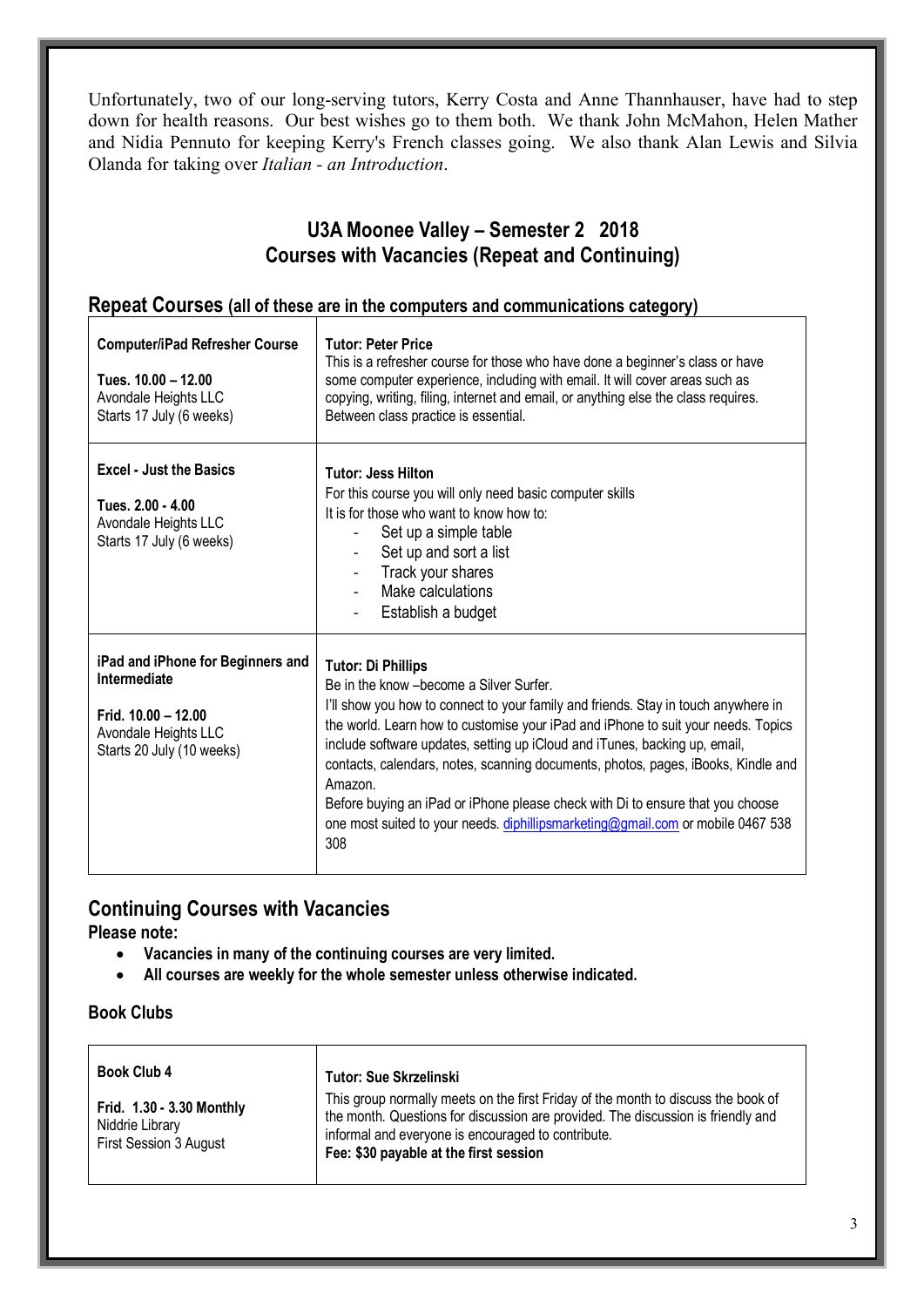### **Exercise and Wellbeing**

.

| <b>Wednesday Walkers</b><br>Wed. 9.00-10.15 am<br>Meeting place: The path beside<br>Aberfeldie Park, close to Poynton's<br>Car Park, at 9.00 am SHARP!<br>Starts 18 July | <b>Tutors: Ann Gordon and Mary Jinkins</b><br>A friendly walk along the Maribyrnong River path, followed by stretching in<br>Aberfeldie Park.                                                                                                  |
|--------------------------------------------------------------------------------------------------------------------------------------------------------------------------|------------------------------------------------------------------------------------------------------------------------------------------------------------------------------------------------------------------------------------------------|
| <b>Pedalling for Pleasure</b><br>Frid. 9.30-12.30 pm<br>Fortnightly                                                                                                      | <b>Tutor: Harry Dobson</b><br>Are you:<br>keen to become a member of a social riding group?<br>interested in exploring our local parklands, rivers and bayside paths?<br>eager to meet new people and have fun whilst keeping fit and healthy? |
| Meeting place: Moonee Ponds<br>Creek Bike Path at Ormond Park                                                                                                            | happy to ride at a leisurely pace and stop for a morning coffee and a<br>chat?                                                                                                                                                                 |
| Starts 20 July                                                                                                                                                           | You will need to have a bike in good working order, a suitable helmet and a basic<br>tool kit. As far as possible we will ride on bike paths rather than public roads. For<br>further information contact Harry Dobson on 0413 079 394         |

### **Games and Leisure**

 $\top$ 

| <b>Cryptic Crosswords</b><br>Mon.1.30-3.00 pm<br>Sam Merrifield Library<br>Starts 16 July                                                                   | <b>Tutor: Alison Stewart</b><br>Learn how to analyse the clues in cryptic crosswords and enjoy the challenge and<br>satisfaction of attempting and completing these puzzles. Absolute beginners and<br>those who are already competent but need a weekly challenge are welcome.                                                                                                                                                                          |
|-------------------------------------------------------------------------------------------------------------------------------------------------------------|----------------------------------------------------------------------------------------------------------------------------------------------------------------------------------------------------------------------------------------------------------------------------------------------------------------------------------------------------------------------------------------------------------------------------------------------------------|
| <b>Flicks in the Afternoon</b><br>Tues. $1.30 - 4.30$ (approx)<br>Fortnightly<br>Ascot Vale NC Hall.<br>Starts 17 July                                      | <b>Tutors: Margaret and Maurice Majurey</b><br>We shall show a range of films that we consider to be above the average with a full<br>supporting program of shorts, Pathe News, trailers and the like. We will also have a<br>tea break!                                                                                                                                                                                                                 |
| <b>Mahjong - Western Style</b><br>Wed. 9.30-12.00 pm<br>Ascot Vale NC Hall<br>Starts 18 July                                                                | <b>Tutor: Anne Meehan</b><br>Mahjong is similar to cards but is played with tiles. The only way to learn is to play.<br>Each game is interesting and challenging and is played in a relaxed and friendly<br>atmosphere. Newcomers are taught separately until ready to join the experienced<br>players.                                                                                                                                                  |
| <b>Handcrafts</b>                                                                                                                                           |                                                                                                                                                                                                                                                                                                                                                                                                                                                          |
| <b>Patchwork and Quilting</b><br>Wed. 1.30-3.30 pm<br>Aberfeldie Park Sports Pavilion<br>Tilba St. Moonee Ponds<br>(note change of venue)<br>Starts 18 July | <b>Tutor: Dianne Linforth</b><br>To do this class you need to have completed the Beginners' class or show you<br>have fully acquired those skills.<br>While you will be working on a project of your own choice, the tutor will help you<br>follow instructions, use the correct construction techniques and extend your basic<br>knowledge and skills. Everyone works at their own pace and the sharing of ideas,<br>fabrics and designs is encouraged. |

٦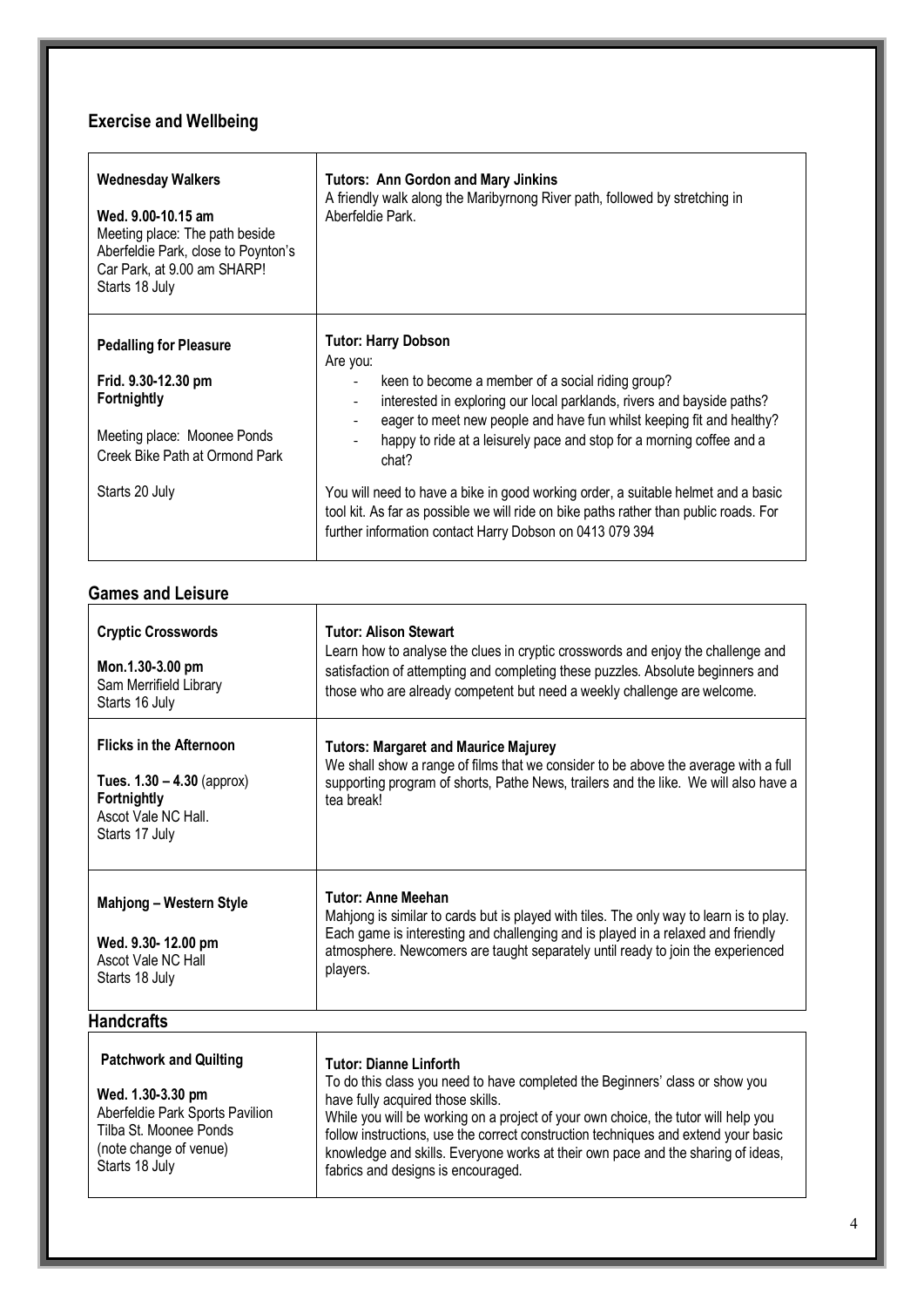| <b>History and Travel</b>                                                                    |                                                                                                                                   |  |  |
|----------------------------------------------------------------------------------------------|-----------------------------------------------------------------------------------------------------------------------------------|--|--|
| <b>Armchair Travel</b>                                                                       | <b>Tutors: Margaret and Maurice Majurey</b><br>We shall be travelling: The Silk Road; Venice to Istanbul; Looking at the USA from |  |  |
| Tues. 10.00 - 12.15 (approx. - with<br>tea interval)<br>Ascot Vale NC Hall<br>Starts 17 July | above; Grand Canal Journeys; Exploring Australia; Going up in some great balloon<br>adventures and a whole lot more.              |  |  |

### **Music**

| <b>Opera at the Sun Theatre</b>                                            | Tutor: John Adams<br>New York City's Metropolitan Opera is one of the world's leading opera companies.                                                                                                                                                                                                                                                                                                                                                          |
|----------------------------------------------------------------------------|-----------------------------------------------------------------------------------------------------------------------------------------------------------------------------------------------------------------------------------------------------------------------------------------------------------------------------------------------------------------------------------------------------------------------------------------------------------------|
| <b>Wed. <math>10.15 - 3.00</math></b> (Approx.)<br>Sun Theatre, Yarraville | Join us to watch live, high-definition transmissions of operas from the current<br>season. Following the screening we will meet at a nearby café for tea/coffee and<br>discussion.                                                                                                                                                                                                                                                                              |
| sessions approximately monthly                                             | At the time of writing, no program details were available.                                                                                                                                                                                                                                                                                                                                                                                                      |
| (dates and titles to be advised)                                           | The Sun Theatre is located at 8 Ballarat Street, Yarraville, and is very close to the<br>Yarraville railway station (Werribee/Williamstown line).<br>Tickets can be purchased online or at the theatre. The cost for seniors is \$20 per<br>screening (\$21 online). The theatre in which the operas are screened seats 52<br>patrons in comfortable lounge-style seating.<br>We will meet at 10.15 a.m. in the foyer of the theatre – sessions begin at 10.30. |

### **Writing and Literature**

| National Theatre Live at the Sun                                                                                 | Tutor: John Adams                                                                                                                                                                                                                                                                                                                                                                                                               |
|------------------------------------------------------------------------------------------------------------------|---------------------------------------------------------------------------------------------------------------------------------------------------------------------------------------------------------------------------------------------------------------------------------------------------------------------------------------------------------------------------------------------------------------------------------|
| <b>Theatre</b>                                                                                                   | National Theatre Live (NTL) is an initiative of the Royal National Theatre in London.                                                                                                                                                                                                                                                                                                                                           |
| Wed. 10.15 - 3.00 (approx.)                                                                                      | NTL transmits by satellite 'live' performances of productions to cinemas around the                                                                                                                                                                                                                                                                                                                                             |
| Sun Theatre, Yarraville                                                                                          | world – including the Sun Theatre.                                                                                                                                                                                                                                                                                                                                                                                              |
| Selected dates - approximately<br>monthly. First session 25 July.<br>(further dates and titles to be<br>advised) | The First session in Semester 2 will be Macbeth by William Shakespeare (25 July).<br>At the time of writing no further program details were available.<br>Performances begin at 10.30 am and we will meet in the foyer at 10.15 am. The<br>cost of each screening is \$20 for Seniors, at the theatre, or \$21 for on-line<br>bookings. After each screening we will adjourn to a nearby cafe for tea/coffee and<br>discussion. |
|                                                                                                                  | The Sun Theatre is located at 8 Ballarat Street, Yarraville, and is very close to the<br>Yarraville railway station (Werribee/Williamstown line).                                                                                                                                                                                                                                                                               |

### **Semester Two Dates:**

- Term 3: 16 July to 21 September
- Term 4: 8 October to 30 November

### **Reminder: how do I enrol online in a new course?**

Log onto the system via *Member Login:* on our website, http://u3amooneevalley.co.au/. Select *Classes 2018.* Select the class required using the small radio buttons above *Request,*  to the left of each course description.

At the bottom of the page select *Next* and then *Next* again (if you don't select *Next* your enrolment is lost).

If you have forgotten your password, or your ID, you can use *Forgotten Password* for it to be sent to you.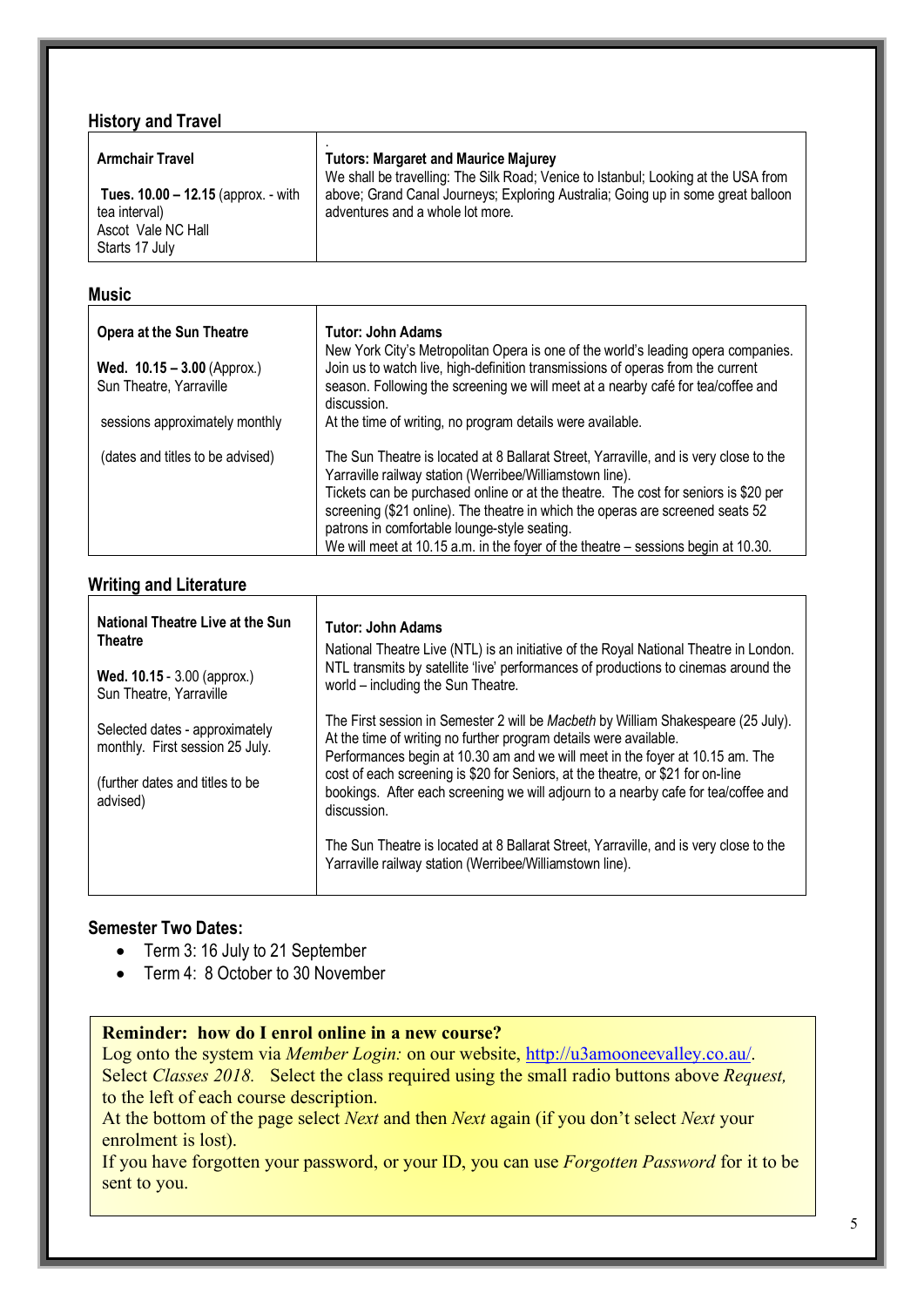### **OFFICE NEWS: Majorie Ridley (officecomv@gmail.com)**

On behalf of the Committee of Management I would like to thank all our Volunteers for their continued help in the Office.

The Office will close on the 15th June for the mid-year break and reopen on the 16th July.

I will be arranging the new Roster for Semester 2 in late June. Please let me know if there are any dates you are unavailable. The Roster will be emailed/posted prior to the end of June.

Any Volunteer interested in accessing the Office iPad please let me know and I will advise you.

**Please note -** I will be away on holiday from the 7th July to the 4th August (inclusive), please contact the office and Fran Horton will provide advice during this time.

### **VOLUNTEERS WANTED.**

Debney Meadows Primary School has asked if we could provide a few more volunteers to help in the classroom, mainly with reading.

Many of the children at the school come from families who do not speak English. Hence the one-onone help is greatly appreciated, and our volunteers often find it very enjoyable.

Volunteers will need a Working with Children Check.

You can ring the school on 9376 1570 and ask for Kerron Wordsell

or email the school on debney.meadows.ps@edumail.vic.gov.au

### **TREASURER'S REPORT: Maurice Corkill**

### **U3A Moonee Valley - Auditor vacancy**

We have a vacancy for an honorary Auditor.

The role of auditor is an important one, to ensure that accountability to members and other institutions is maintained.

We are seeking the services of an honorary auditor to commence at the conclusion of our current financial year 30 November 2018. Our financial records are maintained in MYOB.

*If you are interested in taking on this role, please contact our honorary Treasurer, Maurice Corkill on 0407 722 331 for further details.*

### **U3A Moonee Valley – Treasurer Vacancy**

We will have a vacancy for an honorary Treasurer.

Our current Treasurer concludes his tenure on 30 November 2018 after five years in this position. Essentially this role provides reports to the Committee of Management and members on a monthly basis together with a number of statutory bodies. Creditors are generally paid by cheque and debtors pay by direct credit or by cheque*.* We have a membership of 534.

Accounts are maintained in MYOB. An orderly handover will be made by the current Treasurer to the new appointee. A person with an accounting background is desirable.

*If you are interested in taking on this role, please contact our honorary Treasurer, Maurice Corkill on 0407 722 331 for further details.*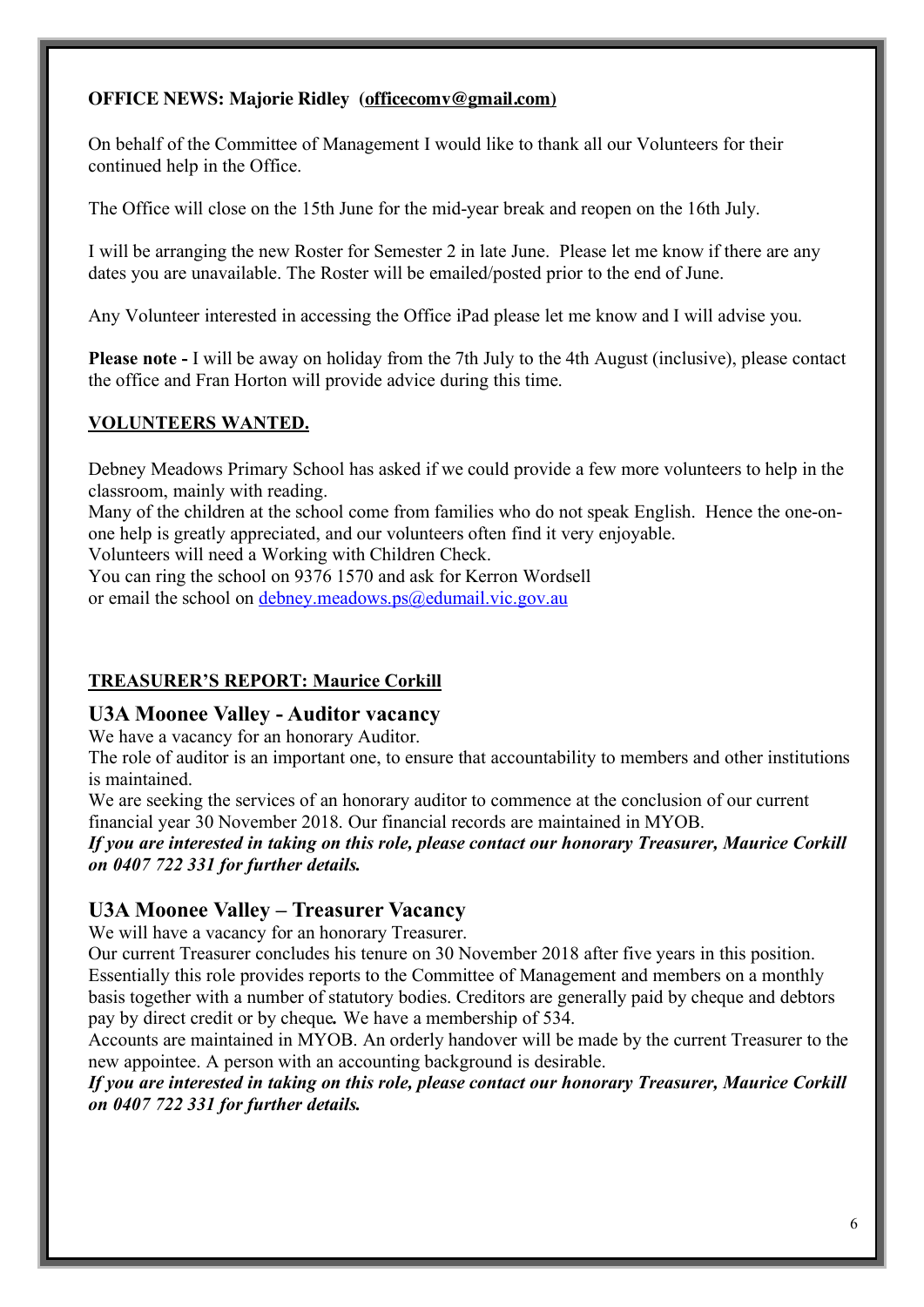**The profit and loss statement for the month of April and year to date:**

| <b>Account Description</b>         | <b>April 2018</b> | <b>Year to Date</b> |
|------------------------------------|-------------------|---------------------|
| <b>Income</b>                      |                   |                     |
| Class fees                         | \$0.00            | \$1,480.00          |
| <b>Social Events</b>               | \$939.00          | \$2,999.00          |
| <b>Subscriptions Associate</b>     | \$0.00            | \$30.00             |
| <b>Subscriptions New</b>           | ( \$55.00)        | \$450.00            |
| <b>Subscriptions Renewal</b>       | \$0.00            | \$16,060.92         |
| Sundry receipts                    | \$0.00            | \$0.42              |
| <b>Total Income</b>                | \$884.00          | \$21,020.34         |
| <b>Gross Profit</b>                | \$884.00          | \$21,020.34         |
|                                    |                   |                     |
| <b>Expenses</b>                    |                   |                     |
| <b>General Expenses</b>            |                   |                     |
| <b>AGM</b>                         | \$0.00            | \$258.85            |
| <b>Bank</b> charges                | \$4.10            | \$5.23              |
| Office Expenses                    | \$120.02          | \$559.33            |
| MYU3A subscription                 | \$91.40           | \$91.40             |
| Photocopier rental                 | \$229.90          | \$1,149.50          |
| Postage                            | \$0.00            | \$648.91            |
| Social events                      | \$0.00            | \$90.00             |
| Stationery                         | \$0.00            | \$118.10            |
| Trivia Day                         | \$340.00          | \$340.00            |
| Sundry expenses                    | (52.00)           | \$80.50             |
| Tutors' Admin                      | \$200.00          | \$200.00            |
| Tutors' Aids                       | \$114.44          | \$653.53            |
| <b>Tutor Meetings</b>              | \$0.00            | \$270.00            |
| Printing                           | \$49.90           | \$533.69            |
| Internet                           | \$92.00           | \$476.00            |
| <b>Total General Expenses</b>      | \$1,239.76        | \$5,475.04          |
| <b>Payroll Expenses</b>            |                   |                     |
| Food                               | \$0.00            | \$120.00            |
| <b>Total Payroll Expenses</b>      | \$0.00            | \$120.00            |
| <b>Depreciation Expenses</b>       |                   |                     |
| <b>Furniture Depreciation</b>      | \$0.00            | \$1,448.00          |
| Office Equipment Depreciation      | \$0.00            | \$168.00            |
| <b>Computer Depreciation</b>       | \$0.00            | \$484.00            |
| <b>Total Depreciation Expenses</b> | \$0.00            | \$2,100.00          |
| <b>Total Expenses</b>              | \$1,239.76        | \$7,695.04          |
| <b>Operating Profit</b>            | $(\$355.76)$      | \$13,325.30         |
| <b>Total Other Income</b>          | \$0.00            | \$0.00              |
| <b>Total Other Expenses</b>        | \$0.00            | \$0.00              |
| Net Profit/(Loss)                  | $(\$355.76)$      | \$13,325.30         |

**Maurice Corkhill**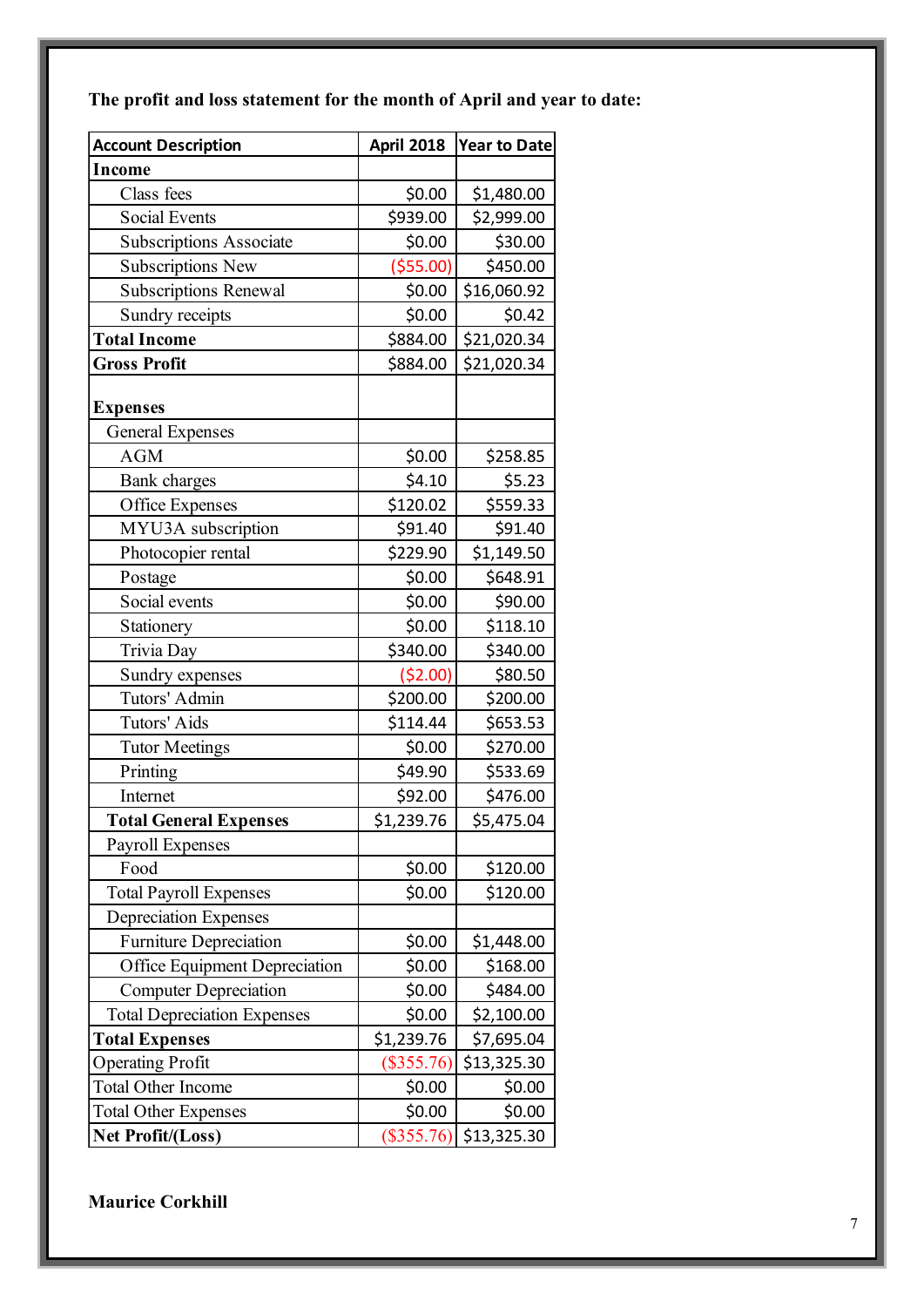### **MONTHLY LUNCHES FOR MEMBERS AT ANGLERS TAVERN**

All U3A Moonee Valley members are cordially invited to attend the monthly lunches, which are held on the **third Thursday** of each month, except December.

| Venue: | The Bistro     |
|--------|----------------|
|        | Anglers Tavern |
|        | 2 Raleigh Road |
|        | Maribyrnong    |
|        |                |

Time: From 12.00 noon onwards

There is plenty of parking around the hotel and the Maribyrnong #57 tram stops at the door.

There is no set menu for the lunch – everyone chooses and pays for their own food and drink. It is up to you to decide whether you wish to indulge in a full meal or opt to choose from the Seniors Menu. Prices for Seniors' meals are:

| 1 course Main                                   | \$15.90 |
|-------------------------------------------------|---------|
| 2 courses (Entrée and Main or Main and Dessert) | \$18.90 |
| 3 courses (Entrée, Main and Dessert)            | \$21.90 |

Servings are very generous – you will not have to cook that night!

| Thursday 21 June      |
|-----------------------|
| Thursday 19 July      |
| Thursday 16 August    |
| Thursday 20 September |
| Thursday 18 October   |
| Thursday 15 November  |
|                       |

If you are interested in attending these lunches, please phone us on **9338 8715** or email to **magmaj16@gmail.com** by the preceding Friday.

Although these lunches are not 'official classes' where you need to enrol or attend every lunch, we ask that you let us know each month you plan to attend. You may bring along a non-member to the lunches – just let us know the number of those attending when you contact us.

### **Margaret and Maurice Majurey**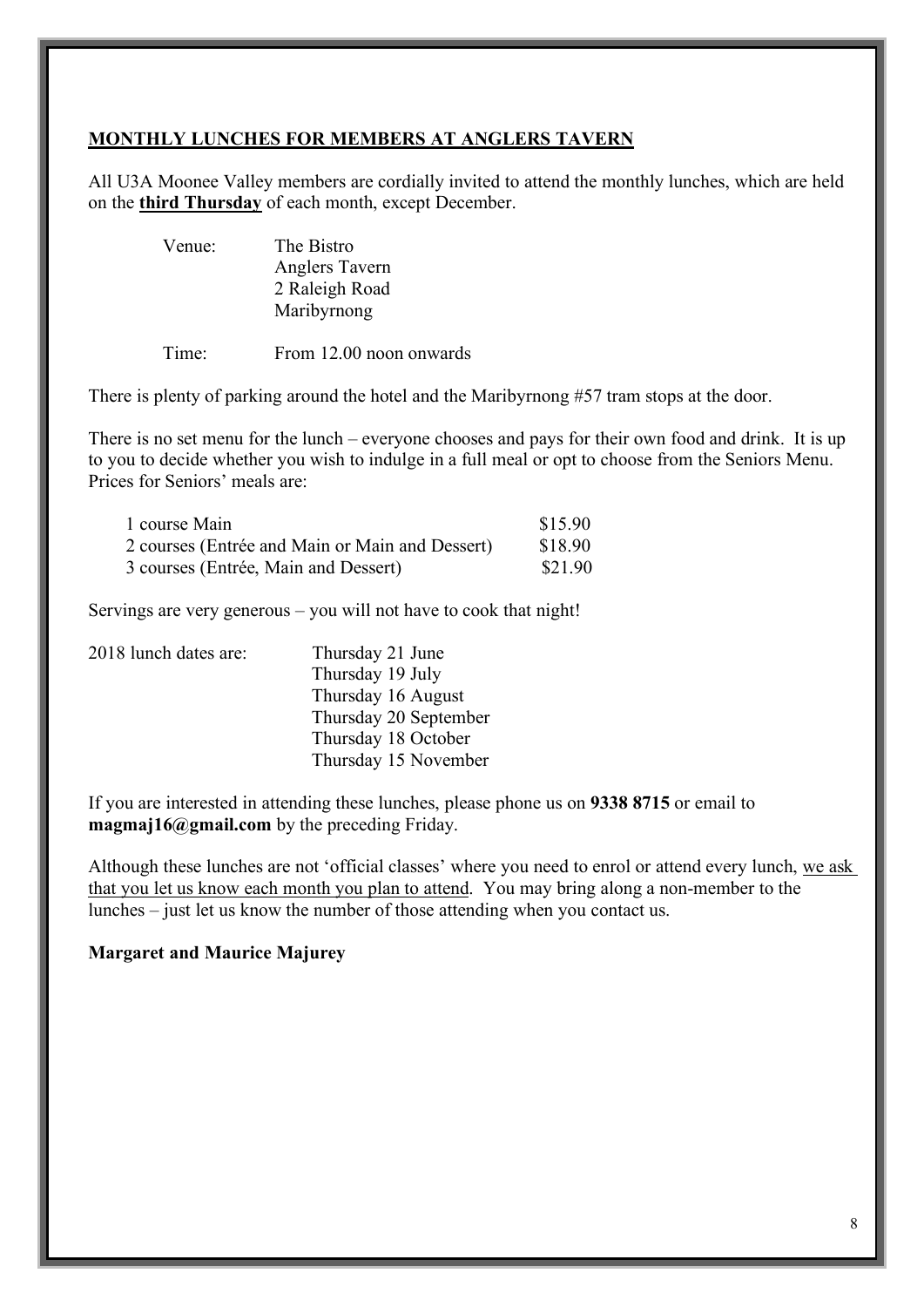

## **2018 TRIVIA QUIZ**

*Tuesday, 3 July between 10.00 am and 2.00 pm at the Ascot Vale Neighbourhood Centre*

To participate in this exceedingly entertaining event, all you will need is some general knowledge and the ability to enjoy yourself.

**Please note**: This year, to help pay for lunch and hall hire, members are asked to contribute \$5 per person.

**Entry Form and methods of payment are listed on the next page.**

- \* Teams of 4 people are invited to participate and all participants must be financial members.
- \* Teams may be formed from fellow class mates or other friends in this U3A.
- \* During the quiz there will be a break for lunch which will be provided.
- \* Questions are in the form of multiple choice so you have a 1 in 3 chance of scoring the correct answer.
- \* Individual members may enter, but the quiz crew will try to form teams from individual entrants.

### **Please indicate on the Entry Form if any member of your team has any special dietary requirements**

So now it is up to you to organise yourselves into teams of 4 ready for some fun on the 3th July. Don't forget that you will need to come up with a snazzy name for your team.

### *Closing date for all entries is Friday 22 June, 2018*

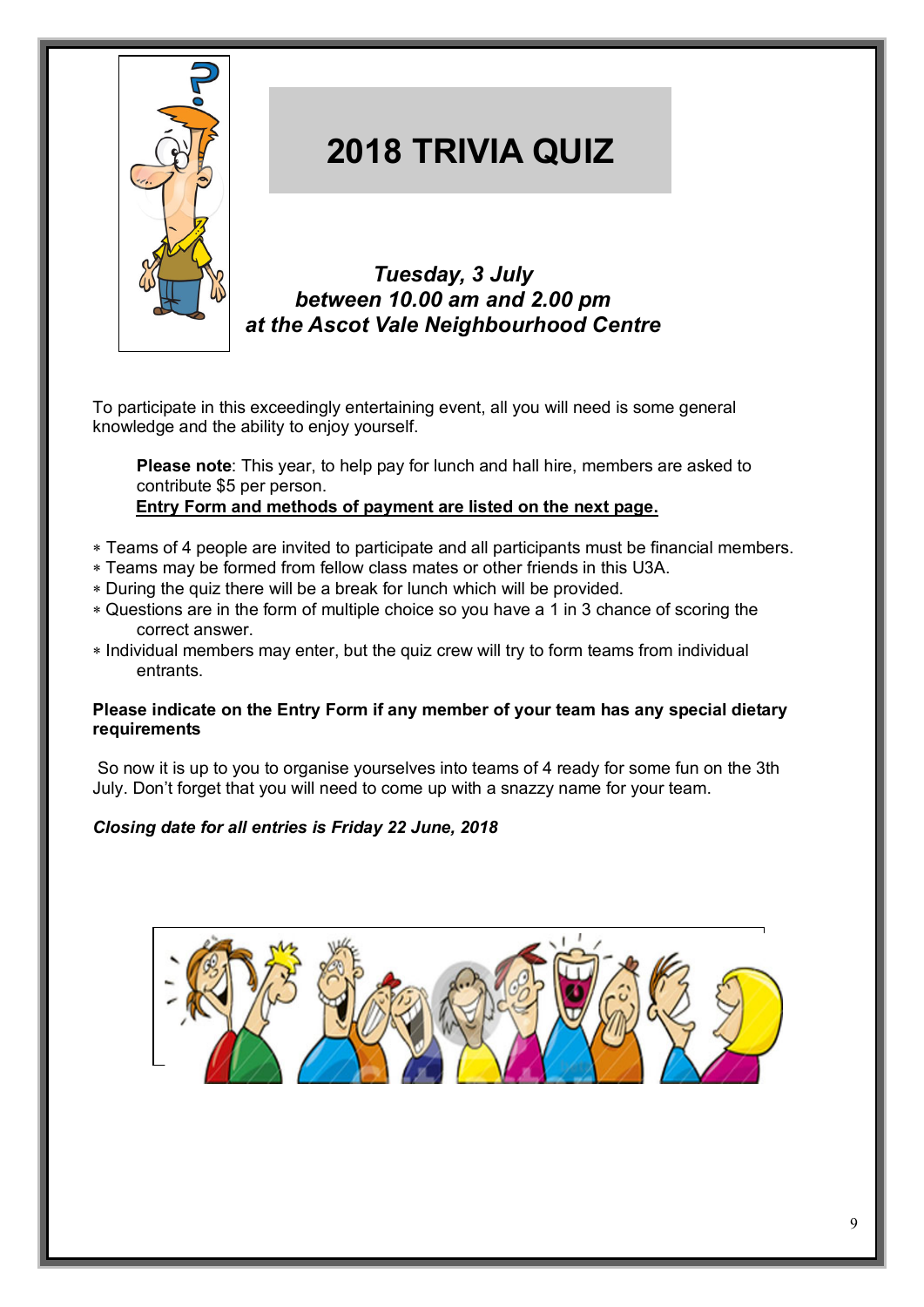### *Trivia Quiz Entry Form*

| Please post this entry form to: Trivia Quiz, MVR U3A, P.O. Box 459, Moonee Ponds, Vic<br>3039.                                                                                                                                                                                                                                           |                                                                                          |  |  |  |
|------------------------------------------------------------------------------------------------------------------------------------------------------------------------------------------------------------------------------------------------------------------------------------------------------------------------------------------|------------------------------------------------------------------------------------------|--|--|--|
|                                                                                                                                                                                                                                                                                                                                          | <b>Closing Date for all entries: Friday 22 June 2018</b>                                 |  |  |  |
|                                                                                                                                                                                                                                                                                                                                          |                                                                                          |  |  |  |
| Member's names and phone numbers:                                                                                                                                                                                                                                                                                                        |                                                                                          |  |  |  |
|                                                                                                                                                                                                                                                                                                                                          |                                                                                          |  |  |  |
|                                                                                                                                                                                                                                                                                                                                          |                                                                                          |  |  |  |
| 2. $\overline{\phantom{a} \phantom{a} \phantom{a}}$                                                                                                                                                                                                                                                                                      |                                                                                          |  |  |  |
| 3.                                                                                                                                                                                                                                                                                                                                       |                                                                                          |  |  |  |
| $\overline{a}$ . $\overline{a}$ and $\overline{a}$ and $\overline{a}$ and $\overline{a}$ and $\overline{a}$ and $\overline{a}$ and $\overline{a}$ and $\overline{a}$ and $\overline{a}$ and $\overline{a}$ and $\overline{a}$ and $\overline{a}$ and $\overline{a}$ and $\overline{a}$ and $\overline{a}$ and $\overline{a}$ and $\over$ |                                                                                          |  |  |  |
|                                                                                                                                                                                                                                                                                                                                          | <b>OR</b>                                                                                |  |  |  |
|                                                                                                                                                                                                                                                                                                                                          | I would like to enter the Trivia Quiz as an individual.                                  |  |  |  |
|                                                                                                                                                                                                                                                                                                                                          |                                                                                          |  |  |  |
|                                                                                                                                                                                                                                                                                                                                          |                                                                                          |  |  |  |
|                                                                                                                                                                                                                                                                                                                                          |                                                                                          |  |  |  |
| <b>Method of Payment</b>                                                                                                                                                                                                                                                                                                                 |                                                                                          |  |  |  |
|                                                                                                                                                                                                                                                                                                                                          | Please note that our preferred method of payment is by direct credit to our bank account |  |  |  |
| <b>Account name:</b>                                                                                                                                                                                                                                                                                                                     |                                                                                          |  |  |  |
| <b>BSB:</b>                                                                                                                                                                                                                                                                                                                              | <b>U3A Moonee Valley</b><br>633-000                                                      |  |  |  |
| <b>Account number:</b>                                                                                                                                                                                                                                                                                                                   | 154051213                                                                                |  |  |  |
|                                                                                                                                                                                                                                                                                                                                          | Number of participants @ \$5.00 per person = \$                                          |  |  |  |
|                                                                                                                                                                                                                                                                                                                                          | Method of payment for the above amount (tick to select)                                  |  |  |  |
| • () Cheque/money order.<br>we need a name as reference.                                                                                                                                                                                                                                                                                 | • () Payment via internet or at a bank for deposit to our account. In each case          |  |  |  |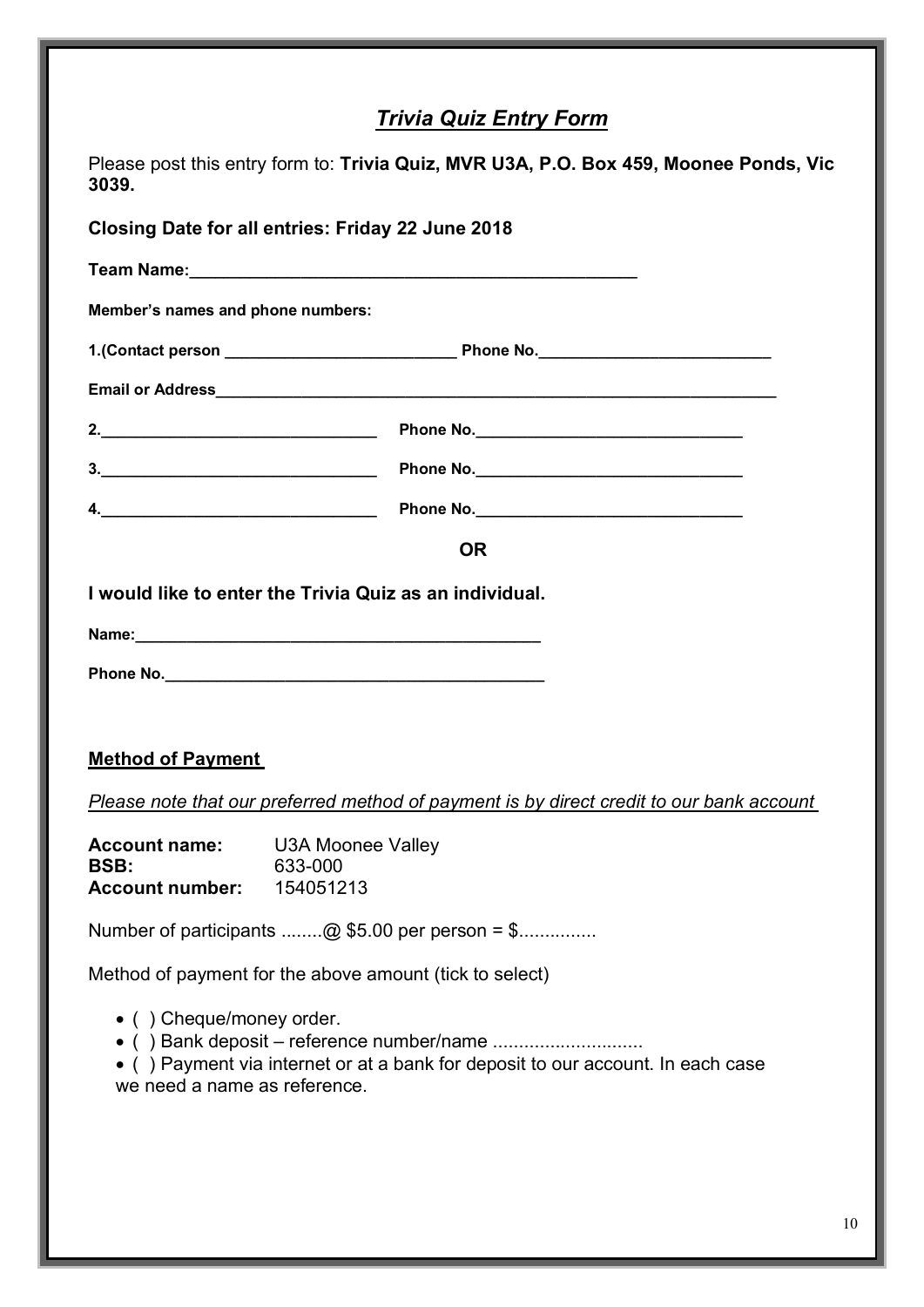### **SOCIAL ACTIVITIES: Heather Feldman**

The following activities and theatre bookings have been organised to provide interesting places for members to visit, opportunities to meet and mix with other members and to see popular shows at a reduced price.

When participating in a *U3A social activity*, you are welcome to bring non-members with you.

### 1. **MAMA MIA – Here we go Again Tuesday 31st July 2018 at 10.00 am, Movie and Lunch at the Sun Theatre 8 Ballarat Road Yarraville** (a 5 to 10-minute walk from the Yarraville Railway Station).

Mama Mia 2 is a fun feel-good musical comedy – a sequel to the much-loved Mama Mia! In this movie, Sophie begins a journey to find out more about her mother's past while seeking guidance on how to handle her own situation.

Twenty (20) only tickets have been reserved for the movie and lunch. Lunch will be served in the private lounge area at the theatre and will consist of gourmet sandwiches, delicious cakes, a fruit platter and tea/coffee. A glass of wine can be purchased from the bar.

**Cost of the tickets** for movie and lunch is \$25.00

*To participate, complete the booking slip on page 14 and return this together with either the payment of \$70.00 per ticket or how you have paid and a stamped, self-addressed envelope and post it to U3A Moonee Valley PO Box 459 Moonee Ponds, Vic 3039. Closing date: Wednesday 18th July 2018.* 

### **2. MAMMA MIA Wednesday 15th August 2018 at 1:00 pm, Princess Theatre**

MAMMA MIA! is the ultimate feel-good musical. And now, in a stunning new production and with standout songs; Take a Chance On Me, Dancing Queen and so many more hits you know and love. This worldwide phenomenon makes a fabulous performance for audiences of all ages. Set on a Greek island paradise and inspired by the story-telling magic of ABBA's timeless songs, it is a must see musical.

**Tickets:** We have 19 tickets in rows C, D, E & F in the dress circle and row E in the Grand Circle and now 10 tickets at the back of the stalls in rows U & V. Please indicate on the return slip if you would prefer seats in the stalls.

*GOOD NEWS* We now have 10 extra tickets in the back rows of the stalls, rows U 33-36 & V15-17 &33-35.

**Cost** of the tickets is \$60.00 per person.

*To participate, complete the booking slip on page 14 and return this together with either the payment of \$70.00 per ticket or how you have paid and a stamped, self-addressed envelope and post it to U3A Moonee Valley PO Box 459 Moonee Ponds, Vic 3039 Closing date: Wednesday 6th June 2018.*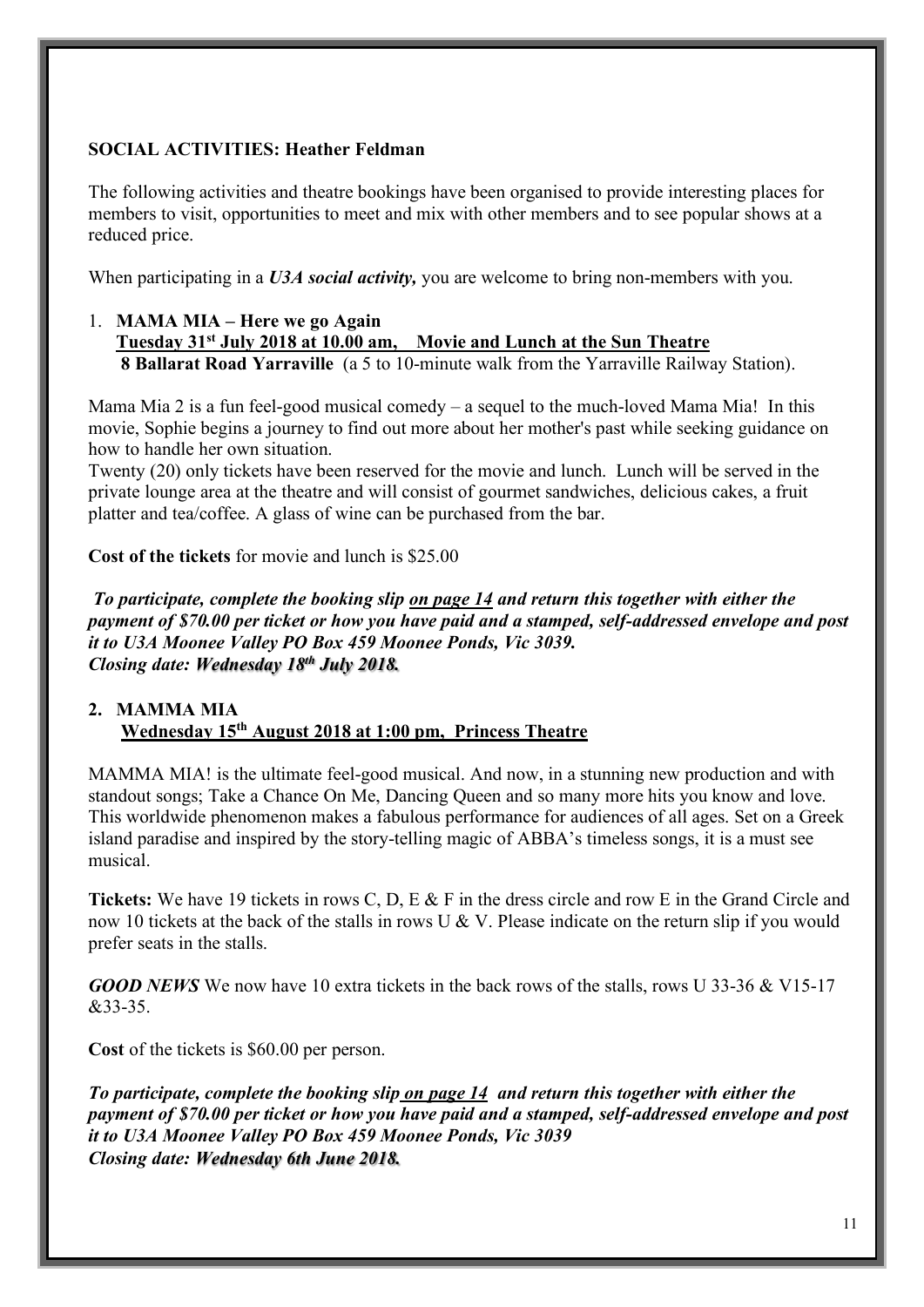### **3. THE BOY FROM OZ Sunday 19th August 2018 at 3:00 pm, State Theatre.**

The iconic Australian musical, The Boy from Oz turns 20 in 2018. To celebrate this birthday a new production is being staged. Rohan Browne, (Singin' in The Rain, Brigadoon) stars as Peter Allen, and Caroline O'Connor (Funny Girl, Anastasia (Broadway) and returns to The Production Company for the role of Judy Garland. Matthew Manahan (Brigadoon) will play Greg Connell.

This is the dazzling, funny and moving story of the legendary Australian entertainer Peter Allen. From a humble start, Peter was singing in country pubs at age 11. He survived family tragedy to become a teenage TV star. Discovered by Judy Garland, he married her daughter Liza Minnelli and went on to achieve international stardom as a performer and songwriter. The Boy from Oz includes many of Peter Allen's best loved hits: *Quiet Please, There's A Lady On Stage, Not The Boy Next Door, Everything Old Is New Again, I Honestly Love You, I Still Call Australia Home, Tenterfield Saddler* and the showstopping *I Go to Rio*.

**Tickets:** We have 25 tickets in rows U (11)  $\& X$  (14) in the stalls. (We need to sell a minimum of 10 tickets to obtain the group booking).

**Cost** of the tickets is \$88.00 per person.

**Time of show** Please note this Sunday matinee starts at 3pm.

*To participate, complete the booking slip on page 16 and return this together with either the payment of \$88.00 per ticket or how you have paid and a stamped, self-addressed envelope and post it to U3A Moonee Valley PO Box 459 Moonee Ponds, Vic 3039 Closing date: Wednesday 6th June 2018.*

### **4. SCHOOL OF ROCK Wednesday 21st November 2018 at 1:00 pm, Her Majesty's Theatre**

Andrew Lloyd Webber's Broadway hit will rock Melbourne from October this year! Based on the iconic, hit movie, this irresistible new musical follows Dewey Finn, a failed, wannabe rock star who decides to earn an extra bit of cash by posing as a supply teacher at a prestigious prep school. There he turns a class of straight A pupils into a guitar-shredding, bass-slapping mind-blowing rock band. But can he get them to the Battle of the Bands without their parents and the school's headmistress finding out?

**Tickets:** We have 30 tickets in rows E, F, G & H on the left side in the stalls and need to sell a minimum of 12 to obtain the group booking.

**Cost** of the tickets is \$70.00 per person. Options for how to pay are listed below.

*To participate, complete the booking slip on page 16 and return this together with either the payment of \$70.00 per ticket or how you have paid and a stamped, self-addressed envelope and post it to U3A Moonee Valley PO Box 459 Moonee Ponds, Vic 3039. Closing date: Friday 7th September 2018.*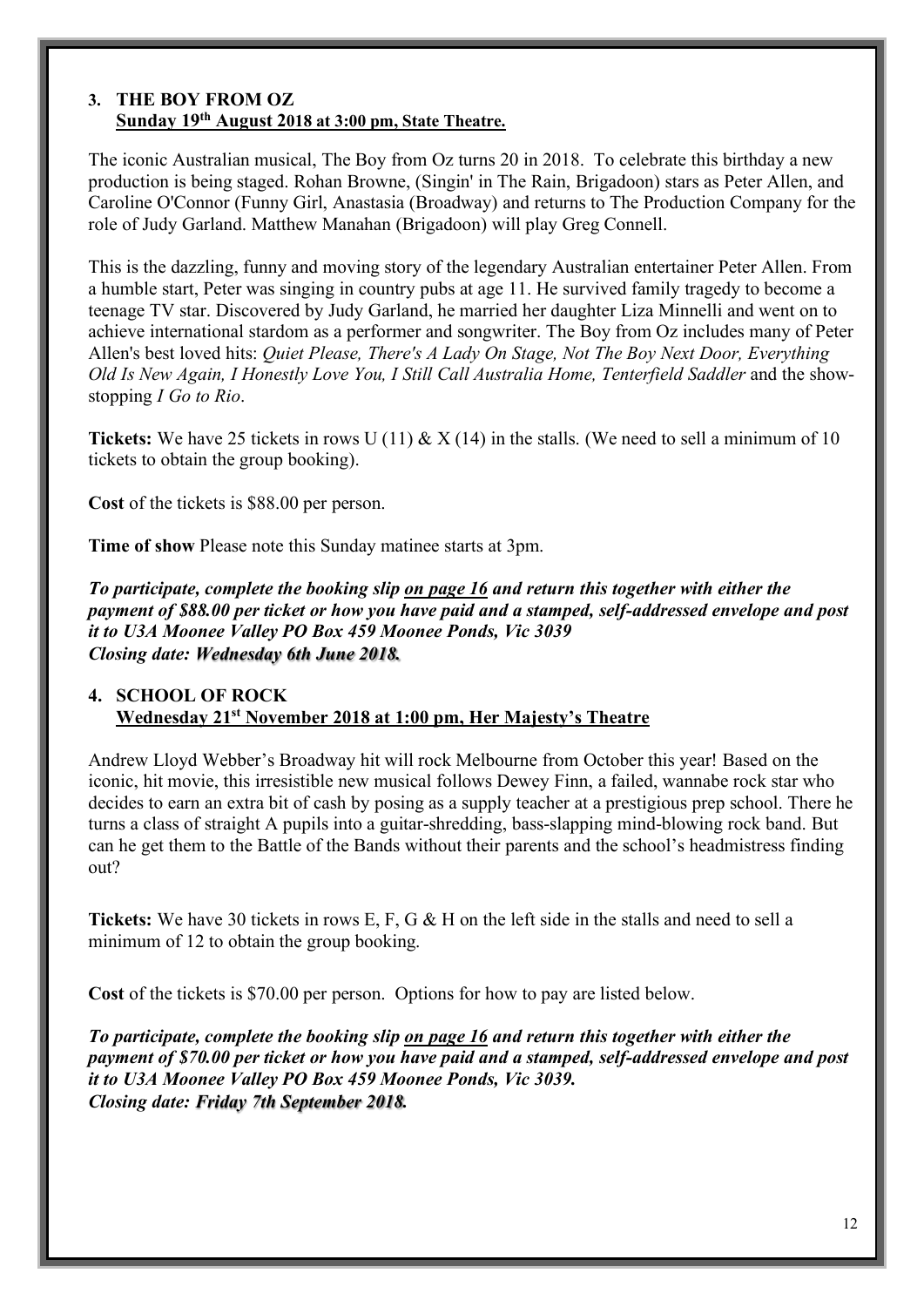### **5. TRAMBOAT TO HERRING ISLAND Friday 12th October 2017 at 10.00am.**

The Tramboat will leave from the Anglers Tavern Landing and will travel along the Maribyrnong River. We will pass the historic Footscray Wharf and Flemington Racecourse. We will join the Yarra and pass through the City. Then we will motor upstream to picturesque Herring Island. Guests may either explore the bush tracks on the island for 40 minutes or to stay on the boat if they prefer.

More information about Herring Island can be found on www.herringisland.org

Morning Tea, (tea, coffee and assorted slices) will be served en route to Herring Island. A lunch of gourmet sandwiches will be served on the way back to the Anglers Tavern. The Tramboat has a fully licensed bar on board.

**Departure:** The Tramboat will leave from and return to the Landing at the Anglers Tavern 2 Raleigh Road Maribyrnong at 10.00am and return at approximately 1.30pm.

**Cost** -\$56.00, which includes travel on the Tramboat, lunch and afternoon tea.

The tour requires a minimum of 30 persons and has an upper limit of 49 persons.

*To participate, complete the booking slip on page 18 and return this together with either the payment of \$56.00 per person, or how you have paid and a stamped, self-addressed envelope and post it to U3A Moonee Valley PO Box 459 Moonee Ponds, Vic 3039. Closing date: Friday 28th September 2018.*

### **Please note**

### *In relation to all social activities:*

- Booking forms are on pages **?????.**
- Payment can be made by cheque, money order, online via the internet or directly to our Bank. *Bendigo Bank*

*Account name*: U3A Moonee Valley Inc. *BSB:* 633-000

*Account number*: 1540 51213

When paying via internet or at a bank for deposit to our account, we need a name as a reference and confirm this on your reply slip so that we can recognise where the payment came from.

- Please include a stamped, self-addressed envelope.
- Applications will be accepted in order of receipt. If oversubscribed, a cheque or information on the repayment will be returned in the self-addressed envelope you provided.
- Do not worry if you do not hear from us immediately after sending in your booking. You will be notified after we have the minimum number of attendees and/or we have received the tickets (which will be after the closing date for the booking).
- **No refunds will be provided,** except when the activity has been cancelled. This is because U3A will have forwarded your payment to the relevant venue for purchase of tickets. If you are unable to attend please arrange for someone else to use your ticket or take your place.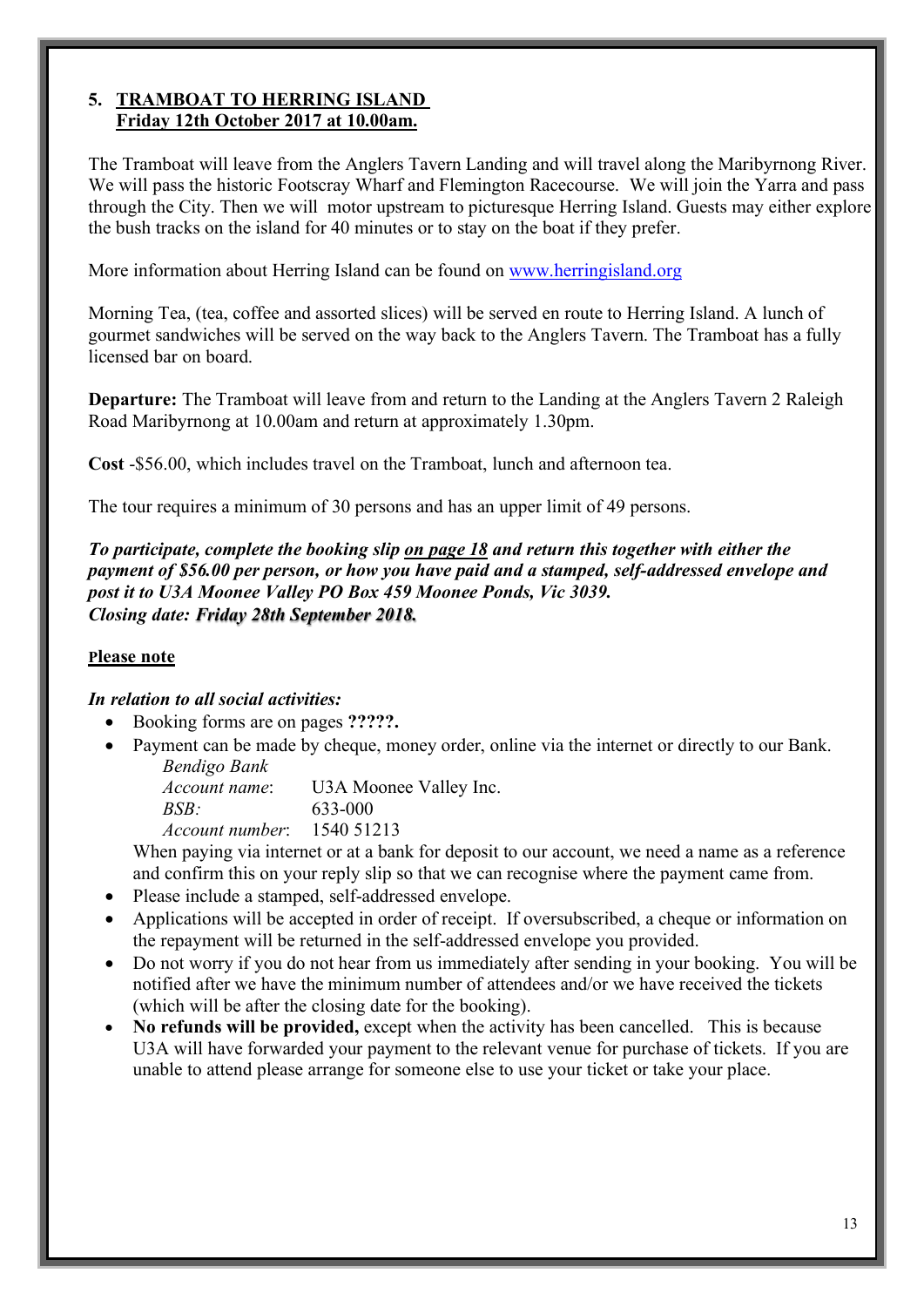### **SOCIAL ACTIVITIES BOOKING FORMS**

|                                | Movie and Lunch at the Sun Theatre in Yarraville, Tuesday $31^{st}$ July 2018 at 10.00am (Closing date Wednesday $18^{th}$ July 2018)                                                                                          |
|--------------------------------|--------------------------------------------------------------------------------------------------------------------------------------------------------------------------------------------------------------------------------|
|                                | Name/s                                                                                                                                                                                                                         |
|                                | Address and the contract of the contract of the contract of the contract of the contract of the contract of the contract of the contract of the contract of the contract of the contract of the contract of the contract of th |
|                                | ,我们也不会有什么。""我们的人,我们也不会有什么?""我们的人,我们也不会有什么?""我们的人,我们也不会有什么?""我们的人,我们也不会有什么?""我们的人                                                                                                                                               |
|                                | Number attending the tour $\qquad \qquad$ \$25.00 per person = \$                                                                                                                                                              |
|                                |                                                                                                                                                                                                                                |
|                                | Method of payment for the above amount (please tick)<br>$\bullet$ ( ) Cheque/money order.                                                                                                                                      |
| reference.                     | () Payment via internet or at a bank for deposit to our account. In each case we need a name as                                                                                                                                |
|                                |                                                                                                                                                                                                                                |
|                                | Theatre tickets to the musical "Mamma Mia" at the Princess Theatre on Wednesday 15th August 2018 at<br><b>1pm</b> ( <i>Closing date Wednesday</i> $6th$ June 2018)                                                             |
|                                | Name/s                                                                                                                                                                                                                         |
|                                | Address and the contract of the contract of the contract of the contract of the contract of the contract of the contract of the contract of the contract of the contract of the contract of the contract of the contract of th |
|                                |                                                                                                                                                                                                                                |
|                                | Number of tickets required $\_\_\_\_$ $@$ \$60.00 per person = \$<br>Would you prefer seats in the back rows of the stalls? Yes/No                                                                                             |
|                                | Method of payment for the above amount (please tick)<br>$($ ) Cheque/money order.                                                                                                                                              |
|                                | () Bank deposit – reference number/name<br>() Payment via internet or at a bank for deposit to our account. In each case we need a name as                                                                                     |
| <b>MAMMA MIA</b><br>reference. | Please find enclosed cheque/money order or reference name from bank deposit or internet banking and a<br>stamped, self-addressed envelope.                                                                                     |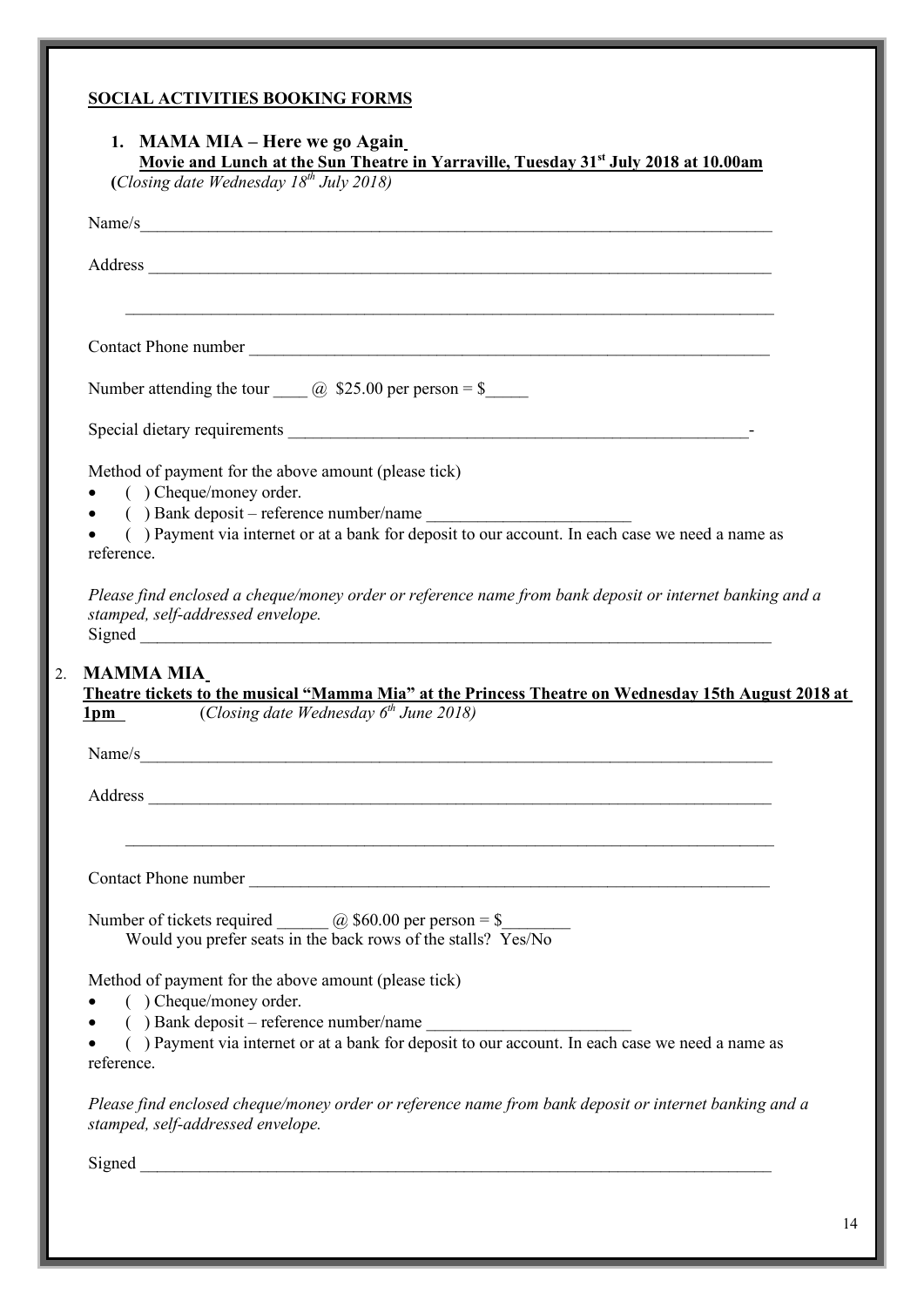

### **DIABETES INFORMATION FORUM**

Hosted by Essendon & District Diabetes Support Group

| When: | Saturday 25th August                                     |
|-------|----------------------------------------------------------|
| Time: | $10 \text{ am} - 3 \text{ pm}$                           |
|       | <b>Where:</b> Avondale Heights Library & Learning Centre |
|       | 69 Military Road, Avondale Heights                       |
|       | (Plenty of parking at this venue)                        |

### **Speakers:**

| Diabetes Educator / Nurse Practitioner/ Midwife. Lois will  |
|-------------------------------------------------------------|
| speak about "Why you should test".                          |
| Podiatrist will speak about diabetes & lower limb           |
| injury management                                           |
| Accredited Practising Dietitian from Diabetes Victoria will |
| speak about reading labels and choosing healthy foods.      |
| GP who specialises in management of chronic conditions      |
| will speak about diabetes management.                       |
|                                                             |

- The Essendon & District Diabetes Support Group meets bi-monthly on a Saturday afternoon at Avondale Heights Library.
- We want to reach a wide audience of people living with diabetes within MV Municipality as well as surrounding municipalities so they can benefit from the important information provided by our health professional speakers
- Please take this opportunity to register for the Forum, join others in a similar position to you and listen to the expert health professionals who will give you valuable advice and also respond to any questions you may have on the day.

**Attendance is free** (however a gold coin donation would be welcome on the day).

 **Morning tea and a light lunch will be provided (Diabetic appropriate).** 

 **For catering and attendance purposes, participants must register by 13 August**.

### **To register please contact:**

Edith Tel. 9078 6162, Mob. 0411 261 017 or email: edithjames1@optusnet.com.au

Romana Mob.0413 349 941 or email: romanapamio@hotmail.com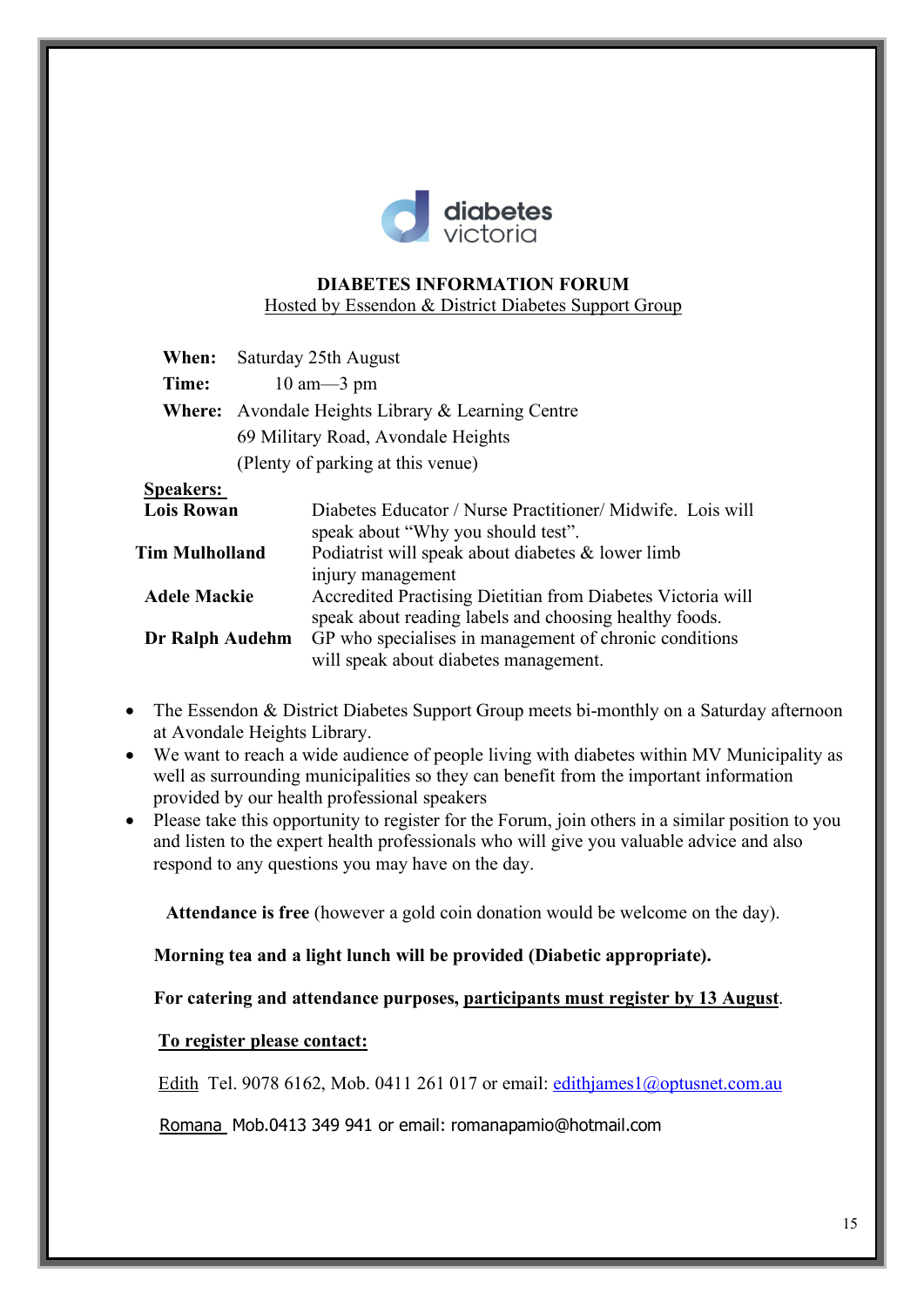### **3. THE BOY FROM OZ**

|            | Name/s_                                                                                                                                                                                                                        |
|------------|--------------------------------------------------------------------------------------------------------------------------------------------------------------------------------------------------------------------------------|
|            | Address and the contract of the contract of the contract of the contract of the contract of the contract of the contract of the contract of the contract of the contract of the contract of the contract of the contract of th |
|            |                                                                                                                                                                                                                                |
|            | Number of tickets required $\qquad \qquad \textcircled{a}$ \$88.00 per person = \$                                                                                                                                             |
|            | Method of payment for the above amount (please tick)<br>$($ ) Cheque/money order.                                                                                                                                              |
| reference. | () Payment via internet or at a bank for deposit to our account. In each case we need a name as                                                                                                                                |
|            | Please find enclosed cheque/money order or reference name from bank deposit or internet banking and a<br>stamped, self-addressed envelope.                                                                                     |
|            |                                                                                                                                                                                                                                |
|            | 4. SCHOOL OF ROCK<br>Theatre tickets to the musical "School of Rock" at the Her Majesty's Theatre Wednesday 21st<br><b>November 2018 at 1pm</b> (Closing date Friday $7th$ September 2018)                                     |
|            | Name/s                                                                                                                                                                                                                         |
|            |                                                                                                                                                                                                                                |
|            |                                                                                                                                                                                                                                |
|            | Number of tickets required $\qquad \qquad \textcircled{a}$ \$70.00 per person = \$                                                                                                                                             |
|            | Method of payment for the above amount (please tick)<br>( ) Cheque/money order.                                                                                                                                                |
| $\bullet$  | () Bank deposit – reference number/name<br>() Payment via internet or at a bank for deposit to our account. In each case we need a name as                                                                                     |
| reference. |                                                                                                                                                                                                                                |
|            | Please find enclosed a cheque/money order or reference name from bank deposit or internet banking and a<br>stamped, self-addressed envelope.                                                                                   |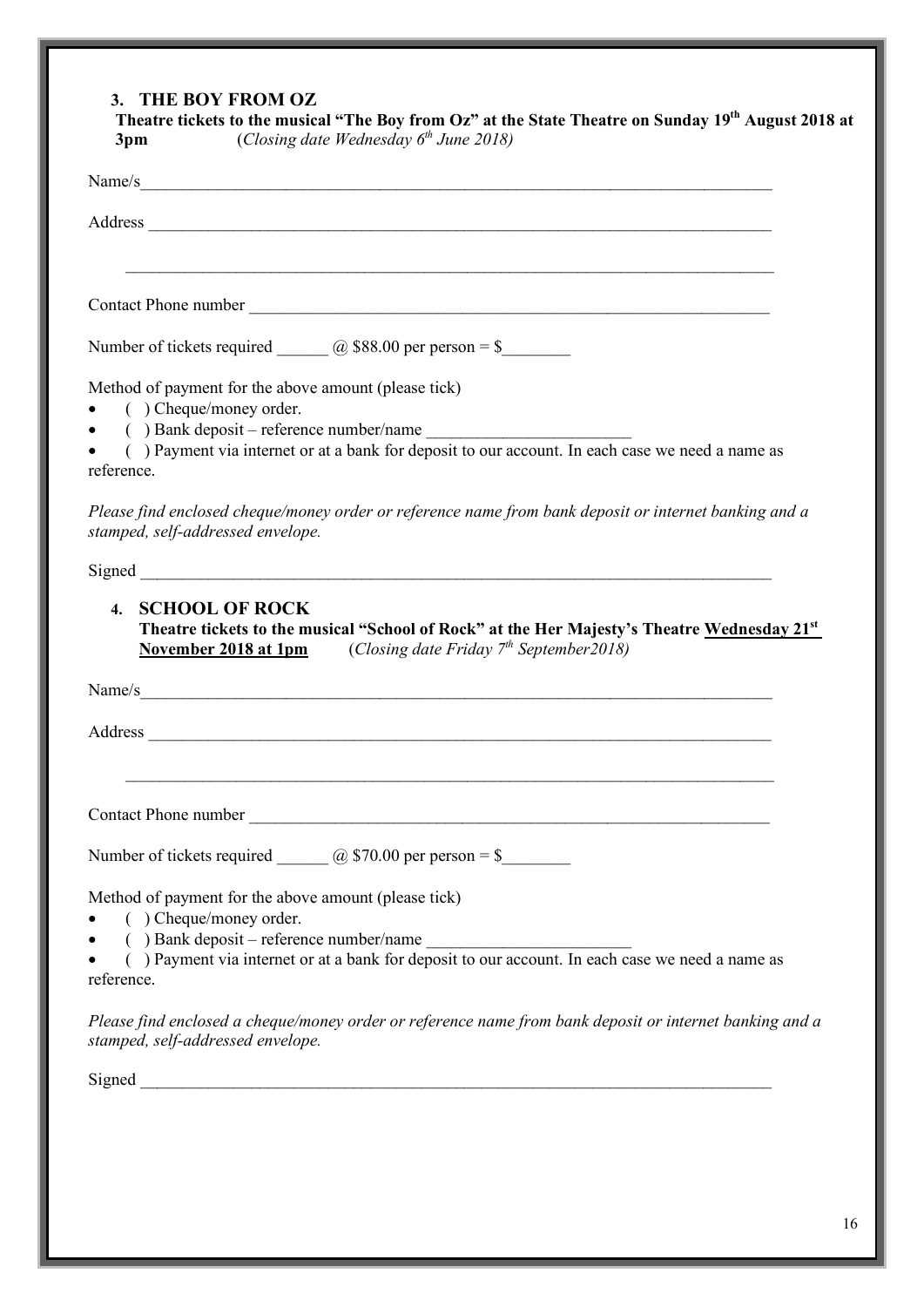### **Do You Enjoy Cycling? Consider Joining "Pedalling for Pleasure."**

We have been out on our bikes every very second Friday morning this Semester. Whilst fourteen members have signed up, not everyone is able to come on every ride so the numbers vary between six and ten.

In term one, after meeting at the Riverside Café in Ascot Vale, we explored the bike paths along the Maribyrnong River. The photo illustrates one of these rides:

Since April we have busy exploring the eastern side of Moonee Valley. Our rides start from Ormond Park, Moonee Ponds, and head along the Moonee Ponds Creek pathway:



After visiting Melbourne Uni., it was time for "coffee and chat" in Carlton (20 April)

In June our rides will include a tour of Docklands and a trip up to Westmeadows. Next Semester's rides will include destinations such as Albert Park Lake and St Kilda Pier**,** Port Melbourne and Station Pier, Coburg Lake and Ceres Environmental Park, and Altona to Point Cook.

There is room in the group for more riders. Consider joining us every second Friday morning between 9.30am to 12.30pm. Our first ride is on 20<sup>th</sup> July starting at Ormond Park, Moonee Ponds.

Harry Dobson, Tutor

### **My First Ride with U3A**

I rode from home to Riverside Golf and Tennis Centre, where I met our leader Harry Dobson and quickly got to know the other friendly group members.

It was a perfect day for a ride and we went at a nice pace to see how we travelled together. Along the way Harry pointed out a few things like the Heavenly Queen Temple along the bike path and where a good coffee shop could be found. Also, a bit of history about Lynches Bridge, where we crossed over the Maribyrnong River. Long ago the cattle and sheep were driven over this bridge to the saleyards. I have done family history research about this area and it is special to me.

Lorraine Wotherspoon